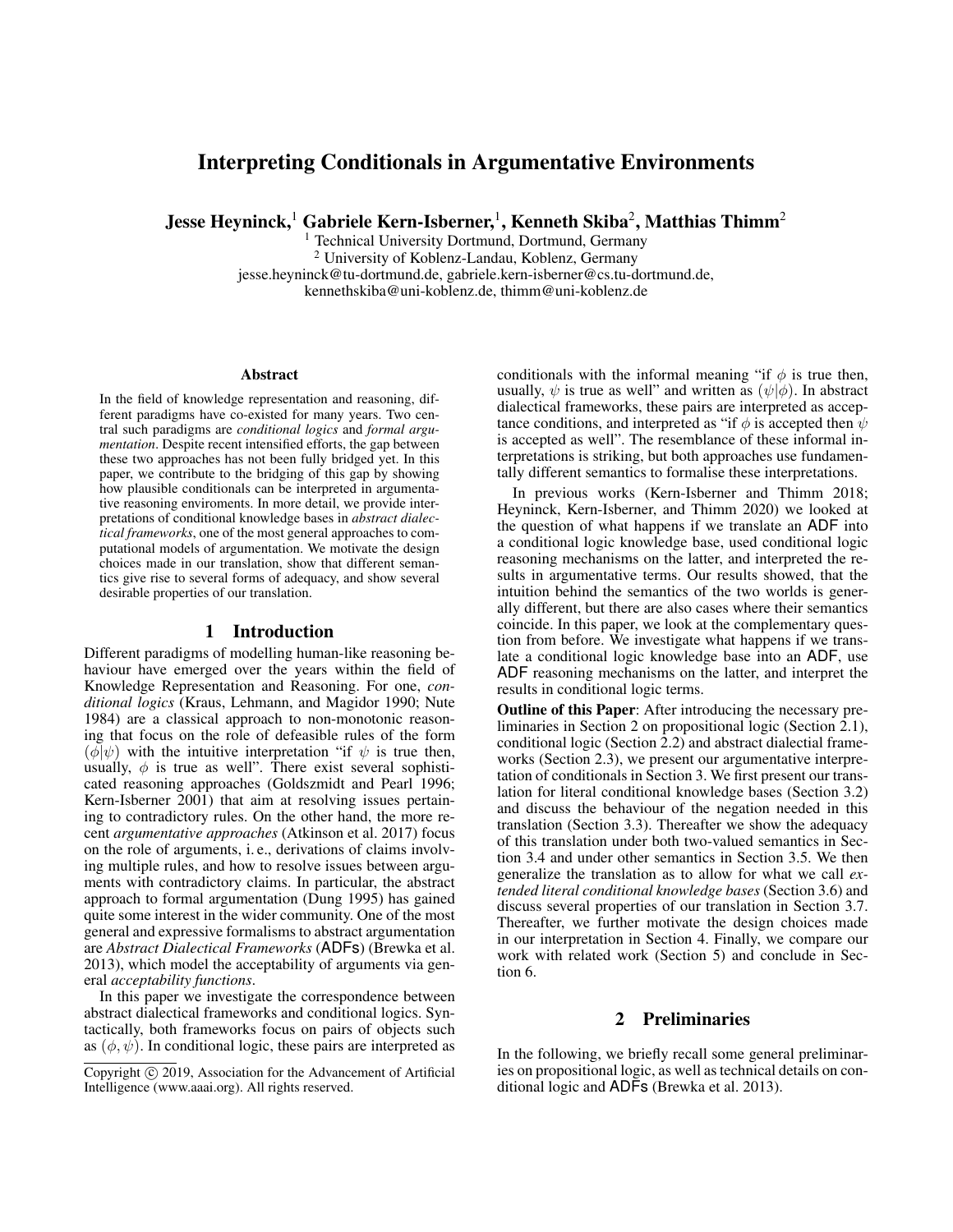#### 2.1 Propositional Logic

For a set At of atoms let  $\mathcal{L}(A_t)$  be the corresponding propositional language constructed using the usual connectives  $\wedge$  (and),  $\vee$  (or),  $\neg$  (*negation*) and  $\rightarrow$  (*material implication*). We will sometimes write  $\phi$  to denote some element of  $\{\phi, \neg \phi\}$ . The set of literals is denoted by Lit =  $\{\phi$ φ ∈ At}. A (classical) *interpretation* (also called *possible world*)  $\omega$  for a propositional language  $\mathcal{L}(At)$  is a function  $\omega$ : At  $\rightarrow$  { $\top$ ,  $\perp$ }. Let  $\Omega$ (At) denote the set of all interpretations for At. We simply write  $\Omega$  if the set of atoms is implicitly given. An interpretation ω *satisfies* (or is a *model* of) an atom  $a \in$  At, denoted by  $\omega \models a$ , if and only if  $\omega(a) = \top$ . The satisfaction relation  $\models$  is extended to formulas as usual. As an abbreviation we sometimes identify an interpretation  $\omega$  with its *complete conjunction*, i.e., if  $a_1, \ldots, a_n \in$  At are those atoms that are assigned  $\top$  by  $\omega$  and  $a_{n+1}, \ldots, a_m \in A$ t are those propositions that are assigned  $\perp$  by  $\omega$  we identify  $\omega$  by  $a_1 \dots a_n \overline{a_{n+1}} \dots \overline{a_m}$  (or any permutation of this). For example, the interpretation  $\omega_1$ on  $\{a, b, c\}$  with  $\omega(a) = \omega(c) = \top$  and  $\omega(b) = \bot$  is abbreviated by  $a\overline{b}c$ . For  $\Phi \subseteq \mathcal{L}(A_t)$  we also define  $\omega \models \Phi$  if and only if  $\omega \models \phi$  for every  $\phi \in \Phi$ . Define the set of models  $\text{Mod}(X) = \{ \omega \in \Omega(\text{At}) \mid \omega \models X \}$  for every formula or set of formulas X. A formula or set of formulas X<sup>1</sup> *entails* another formula or set of formulas  $X_2$ , denoted by  $X_1 \vdash X_2$ , if  $\text{Mod}(X_1) \subseteq \text{Mod}(X_2)$ .

#### 2.2 Reasoning with Nonmonotonic Conditionals

*Conditional logics* are concerned with conditionals of the form  $(\phi|\psi)$  whose informal meaning is "if  $\psi$  is true then, usually, φ is true as well". A *conditional knowledge base* ∆ is a set of such conditionals. It is *atomic* if for every  $(\phi|\psi) \in \Delta$ ,  $\phi, \psi \in$  At and it is literal if for every  $(\phi|\psi) \in \Delta$ ,  $\phi, \psi \in$  Lit. We will not count the constants  $\top$  or  $\bot$  as atoms or literals. If for every  $(\phi|\psi) \in \Delta$ ,  $\phi, \psi \in$  Lit  $\cup \{\top\}$ , we say  $\Delta$  is an *extended literal conditional knowledge base*. There are many different conditional logics (cf., e. g., (Kraus, Lehmann, and Magidor 1990; Nute 1984)), and we will just use basic properties of conditionals that are common to many conditional logics and are especially important for nonmonotonic reasoning: Basically, we follow the approach of de Finetti (de Finetti 1974) who considered conditionals as *generalized indicator functions* for possible worlds resp. propositional interpretations  $\omega$ :

$$
((\psi|\phi))(\omega) = \begin{cases} 1 : & \omega \models \phi \land \psi \\ 0 : & \omega \models \phi \land \neg \psi \\ u : & \omega \models \neg \phi \end{cases} \tag{1}
$$

where u stands for *unknown* or *indeterminate*. In other words, a possible world  $\omega$  *verifies* a conditional  $(\psi | \phi)$  iff it satisfies both antecedent and conclusion ( $(\psi|\phi)(\omega) = 1$ ); it *falsifies, or violates* it iff it satisfies the antecedence but not the conclusion  $((\psi|\phi)(\omega) = 0)$ ; otherwise the conditional is *not applicable*, i. e., the interpretation does not satisfy the antecedence  $((\psi|\phi)(\omega) = u)$ . We say that  $\omega$  *satisfies* a conditional  $(\psi|\phi)$  iff it does not falsify it, i. e., iff  $\omega$  satisfies its *material counterpart*  $\phi \rightarrow \psi$ . Hence, conditionals are threevalued logical entities and thus extend the binary setting of classical logics substantially in a way that is compatible with the probabilistic interpretation of conditionals as conditional

probabilities. Such a conditional  $(\psi|\phi)$  can be accepted as plausible if its verification  $\phi \wedge \psi$  is more plausible than its falsification  $\phi \land \neg \psi$ , where plausibility is often modelled by a total preorder on possible worlds. This is in full compliance with nonmonotonic inference relations  $\phi \sim \psi$  (Makinson 1988) expressing that from  $\phi$ ,  $\psi$  may be plausibly/defeasibly derived. An obvious implementation of total preorders are *ordinal conditional functions (OCFs)*, (also called *ranking functions*)  $\kappa : \Omega \to \mathbb{N} \cup \{\infty\}$  (Spohn 1988). They express degrees of (im)plausibility of possible worlds and propositional formulas  $\phi$  by setting  $\kappa(\phi) := \min{\kappa(\omega) \mid \omega \models \phi}$ . OCFs  $\kappa$  provide a particularly convenient formal environment for nonmonotonic and conditional reasoning, allowing for simply expressing the acceptance of conditionals and nonmonotonic inferences via stating that  $(\psi | \phi)$  is accepted by  $\kappa$  iff  $\phi \sim_{\kappa} \psi$  iff  $\kappa(\phi \land \psi) < \kappa(\phi \land \neg \psi)$ , implementing formally the intuition of conditional acceptance based on plausibility mentioned above. For an OCF  $\kappa$ , *Bel*( $\kappa$ ) denotes the propositional beliefs that are implied by all most plausible worlds, i.e.  $Bel(\kappa) = {\phi \mid \forall \omega \in \kappa^{-1}(0) : \omega \models \phi}$ . We write  $\kappa \models \phi$  if  $\phi \in Bel(\kappa)$ .

Specific examples of ranking models are system Z yielding the inference relation  $\sim$ <sub>Z</sub> (Goldszmidt and Pearl 1996) and c-representations (Kern-Isberner 2001). We discuss system Z defined as follows. A conditional  $(\psi|\phi)$  is tolerated by a finite set of conditionals  $\Delta$  if there is a possible world  $\omega$ with  $(\psi|\phi)(\omega) = 1$  and  $(\psi'|\phi')(\omega) \neq 0$  for all  $(\psi'|\phi') \in \Delta$ , i. e.  $\omega$  verifies  $(\psi|\phi)$  and does not falsify any (other) conditional in  $\Delta$ . The Z-partitioning  $(\Delta_0, \ldots, \Delta_n)$  of  $\Delta$  is defined as:

- $\Delta_0 = \{ \delta \in \Delta \mid \Delta \text{ tolerates } \delta \};$
- $\Delta_1, \ldots, \Delta_n$  is the Z-partitioning of  $\Delta \setminus \Delta_0$ .

For  $\delta \in \Delta$  we define:  $Z_{\Delta}(\delta) = i$  iff  $\delta \in \Delta_i$  and  $(\Delta_0, \ldots, \Delta_n)$  is the Z-partioning of  $\Delta$ . Finally, the ranking function  $\kappa_{\Delta}^{Z}$  is defined via:  $\kappa_{\Delta}^{Z}(\omega) = \max \{ Z(\delta) \mid \delta(\omega) =$  $0, \delta \in \Delta \} + 1$ , with max  $\mathbb{I} = -1$ . We can now define  $\Delta \vdash_{Z} \phi$  iff  $\top \vdash_{\kappa_{\Delta}^{Z}} \phi$  (which can be seen to be equivalent to  $\phi \in Bel\left(\kappa_{\Delta}^{Z}\right)).$ 

Below the following Lemma about system Z will prove useful:

**Lemma 1.** Let  $\omega \in \Omega$  and  $\Delta$  be a conditional knowledge *base. Then*  $\omega \notin (\kappa_{\Delta}^Z)^{-1}(0)$  *iff*  $\delta(\omega) = 0$  *for some*  $\delta \in \Delta$ *.* 

*Proof.* This follows immediately in view of the fact that  $\omega \in$  $(\kappa_{\Delta}^{Z})^{-1}(0)$  iff  $\delta(\omega) \neq 0$  for every  $\delta \in \Delta$ .  $\Box$ 

We now illustrate OCFs in general and System  $Z$  in particular with the well-known "Tweety the penguin"-example. **Example 1.** Let  $\Delta = \{(f|b), (b|p), (\neg f|p)\}$ *, which expresses that most birds (*b*) fly (*f*), most penguins (*(p)*) are birds, and most penguins do not fly. This conditional knowledge base has the following Z-partitioning:*  $\Delta_0 = \{(f|b)\}$ and  $\Delta_1 = \{ (b|p), (\neg f|p) \}$ . This gives rise to the follow*ing* κ Z <sup>∆</sup>*-ordering over the worlds based on the signature*  $\{b, f, \overline{p}\}$ :

$$
\begin{array}{c|c|c|c|c|c|c|c|c} \omega & \kappa_{\Delta}^Z & \omega & \kappa_{\Delta}^Z & \omega & \kappa_{\Delta}^Z \\ \hline \textit{bpf} & 2 & \textit{bpf} & 1 & \textit{b\bar{p}f} & 0 & \textit{b\bar{p}\bar{f}} & 1 \\ \hline \bar{b}pf & 2 & \textit{bpf} & 2 & \textit{b\bar{p}f} & 0 & \textit{b\bar{p}\bar{f}} & 0 \end{array}
$$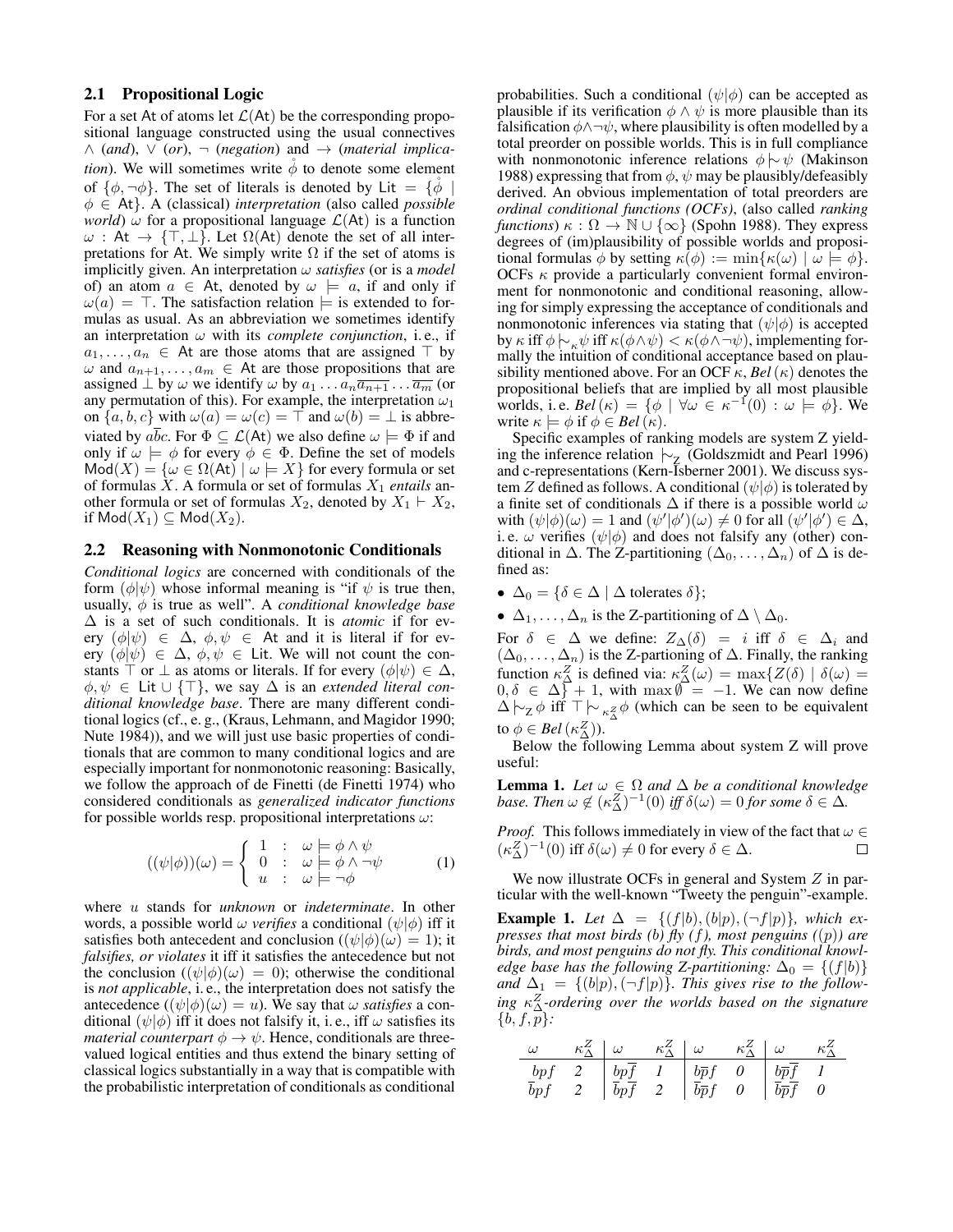As an example of a  $\kappa_\Delta^Z$ -belief, observe that  $\neg p, \neg (b \land b)$  $\neg f) \in Bel\left(\kappa_{\Delta}^{Z}\right).$ 

# 2.3 Abstract Dialectical Frameworks

We briefly recall some technical details on abstract dialectical frameworks (ADF) following loosely the notation from (Brewka et al. 2013). We can depict an ADF D as a directed graph whose nodes represent statements or arguments which can be accepted or not. With links we represent dependencies between nodes. A node s is depended on the status of the nodes with a direct link to s, denoted parent nodes  $par_D(s)$ . With an acceptance function  $C_s$  we define the cases when the statement s can be accepted (truth value  $\top$ ), depending on the acceptance status of its parents in D.

An ADF D is a tuple  $D = (S, L, C)$  where S is a set of statements,  $L \subseteq S \times S$  is a set of links, and  $C = \{C_s\}_{s \in S}$ is a set of total functions  $C_s: 2^{par_D(s)} \to {\{\top, \bot\}}$  for each  $s \in S$  with  $par_D(s) = \{s' \in S \mid (s', s) \in L\}$ . By abuse of notation, we will often identify an acceptance function C<sup>s</sup> by its equivalent *acceptance condition* which models the acceptable cases as a propositional formula.

An ADF  $D = (S, L, C)$  is interpreted through 3-valued interpretations  $v : S \rightarrow \{\top, \bot, u\}$ , which assign to each statement in S either the value  $\top$  (true, accepted),  $\bot$  (false, rejected), or  $u$  (unknown).

A 3-valued interpretation  $v$  can be extended to arbitrary propositional formulas over  $S$  via strong Kleene semantics:

1. 
$$
v(\neg \phi) = \bot
$$
 iff  $v(\phi) = \top$ ,  $v(\neg \phi) = \top$  iff  $v(\phi) = \bot$ , and  
\n $v(\neg \phi) = u$  iff  $v(\phi) = u$ ;

- 2.  $v(\phi \wedge \psi) = \top$  iff  $v(\phi) = c(\psi) = \top$ ,  $v(\phi \wedge \psi) = \bot$  iff  $v(\phi) = \bot$  or  $v(\psi) = \bot$ , and  $v(\phi \land \psi) = u$  otherwise;
- 3.  $v(\phi \vee \psi) = \top$  iff  $v(\phi) = \top$  or  $v(\psi) = \top$ ,  $v(\phi \vee \psi) = \bot$ iff  $v(\phi) = c(\psi) = \bot$ , and  $v(\phi \lor \psi) = u$  otherwise.

 $V$  consists of all three-valued interpretations whereas  $V^2$ consists of all the two-valued interpretations (i. e. interpretations such that for every  $s \in S$ ,  $v(s) \in \{\top, \bot\}$ ). Then v is a *model* of D if for all  $s \in S$ , if  $v(s) \neq u$  then  $v(s) = v(C_s)$ .

We define an order  $\leq_i$  over  $\{\top, \bot, u\}$  by making u the minimal element:  $u \lt_i \top$  and  $u \lt_i \bot$  and this order is lifted pointwise as follows (given two valuations  $v, w$  over S):  $v \leq_i w$  iff  $v(s) \leq_i w(s)$  for every  $s \in S$ . So intuitively the classical truth values contain more information than the truth value  $u$ . The set of two-valued interpretations extending a valuation v is defined as  $[v]^2 = \{w \in \mathcal{V}^2 \mid v \leq_i w\}.$ Given a set of valuations  $V$ ,  $\Box_i V(s) = v(s)$  if for every  $v' \in V$ ,  $v(s) = v'(s)$  and  $\Box_i V(s) = u$  otherwise.  $\Gamma_D(v) : S \to \{\top, \bot, u\}$  where  $s \mapsto \sqcap_i \{w(C_s) \mid w \in [v]^2\}.$ 

For the definition of the stable model semantics, we need to define the reduct  $D^v$  of D given v, defined as:  $D^v =$  $(S^v, L^v, C^v)$  with:

- $S^v = \{ s \in S \mid v(s) = \top \},\$
- $L^v = L \cap (S^v \times S^v)$ , and
- $C^v = \{C_s[\{\phi \mid v(\phi) = \bot\}/\bot] \mid s \in S^v\}.$

where  $C_s[\phi/\psi]$  is the formula obtained by substituting every occurence of  $\phi$  in  $C_s$  by  $\psi$ .

**Definition 1.** Let  $D = (S, L, C)$  be an ADF with  $v : S \rightarrow$  $\{\top, \bot, u\}$  *an interpretation:* 



Figure 1: Graph representing links between nodes for D in Example 2.

- *v is a 2-valued model iff*  $v \in V^2$  *and v is a model.*
- *v is complete for D iff*  $v = \Gamma_D(v)$ *.*
- v *is preferred for D iff* v *is*  $\leq_i$ *-maximally complete for D*.
- *v is grounded for D iff v is*  $\leq_i$ *-minimally complete for D*.
- v *is stable iff* v *is a model of* D *and*  $\{s \in S \mid v(s) =$  $\{\top\} = \{s \in S \mid w(s) = \top\}$  where w is the grounded *interpretation of* D<sup>v</sup> *.*

We denote by  $2 \text{mod}(D)$ , complete(D), preferred(D) *respectively* stable(D) *the sets of 2-valued models and complete, preferred, respectively stable interpretations of* D*. The grounded interpretation, which in (Brewka and Woltran* 2010) is shown to be unique, will be denoted by  $v_{\mathsf{g}}^D$ . If  $D$  is *clear from the context we will just write*  $v_{\sigma}$ *.* 

Notice that any complete interpretation is also a model. We finally define consequence relations for ADFs:

Definition 2. *Given* sem ∈ {2mod, preferred, stable}, an *ADF*  $D = (S, L, C)$  *and*  $s \in \mathcal{L}(S)$ *, we define:*  $D \models_{\text{sem}}^{\cap} s[\neg s]$ *iff*  $v(s) = \top$ [⊥] *for all*  $v \in \mathsf{sem}(D)$ *.*  $D \vdash_{\mathsf{grounded}} s[\neg s]$  *iff*  $v_{\mathbf{g}}^D(s) = \top[\bot].$ 

We illustrate ADFs by looking at a naive formalization of the Penguin-example in abstract dialectical argumentation:

**Example 2.** Let  $D = (\{p, b, f\}, L, C)$  with  $C_p = p$ ,  $C_b = p$ *and*  $C_f$  = ¬p∨b. The corresponding graph for D can be find *in Figure 1. This ADF has two two-valued models, which are also its preferred models:*  $v_1$  *with*  $v_1(p) = v_1(b) = \perp$  *and*  $v_1(f) = \top$  and  $v_2$  with  $v_2(p) = v_2(b) = v_2(f) = \top$ . The *grounded interpretation assigns* u *to all nodes* p*,* b *and* f*.*

#### 3 Interpreting Conditionals in **ADFs**

In (Heyninck, Kern-Isberner, and Thimm 2020) we looked at the problem of translating an ADF into a conditional logic knowledge base. We now look at the complementary question, namely translating a conditional logic knowledge base into an ADF. These two translations will help to better understand the connection between argumentation and reasoning from conditional knowledge bases.

In this section, we present an interpretation of conditional knowledge bases into abstract dialectical frameworks. In Section 3.1 we introduce the language used for translating knowledge bases and formulate several notions of adequacy used for evaluating our translation. The translation is presented in Section 3. In Section 3.3 we discuss the use of the newly introduced negation, whereafter we show the adequacy of our translation under two-valued (Section 3.4) and other semantics (Section 3.5). Thereafter, we discuss how to translate normality statements in Section 3.6 and finally we discuss properties of the translation in Section 3.7.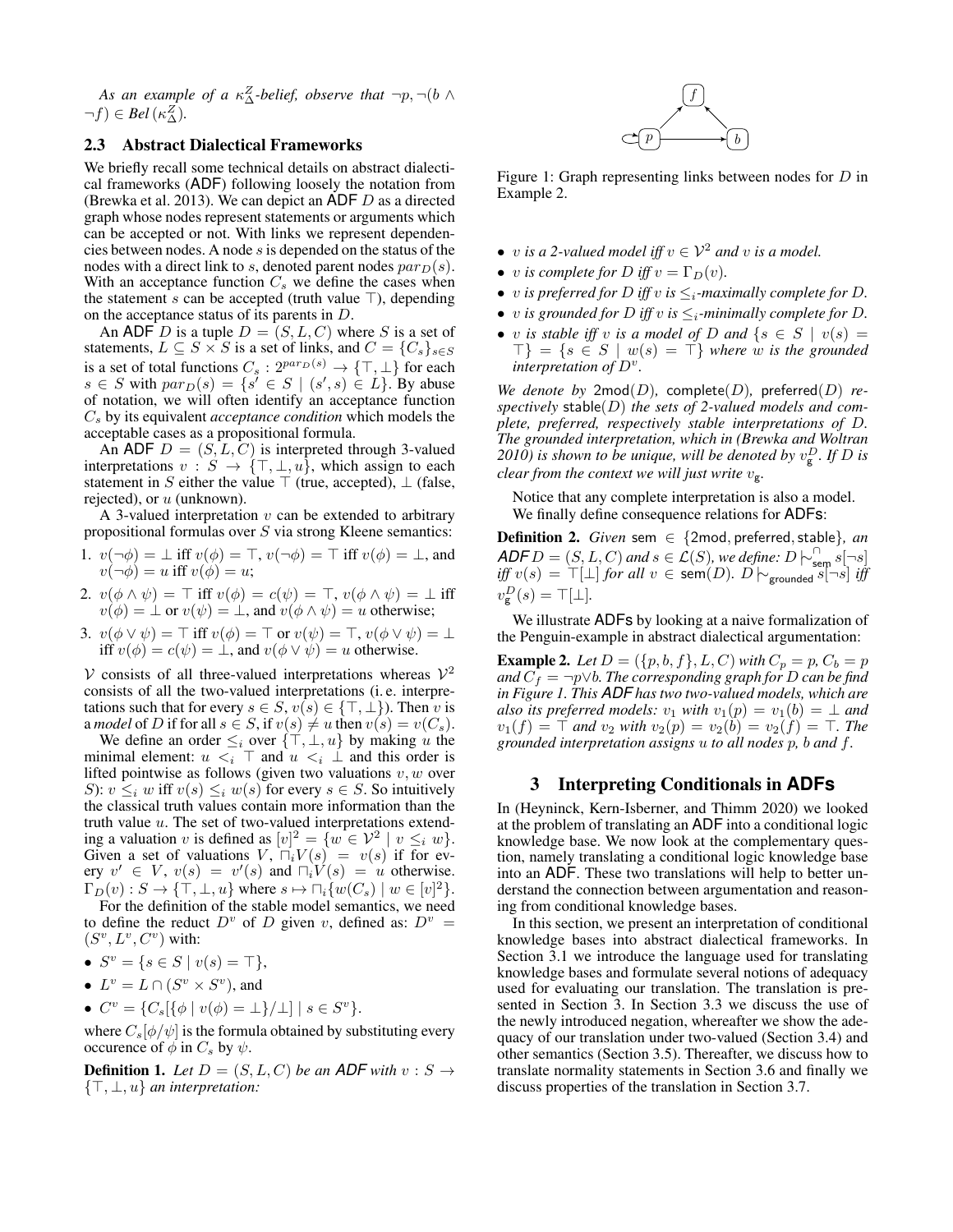#### 3.1 Translations of Conditionals into **ADFs**

To obtain an adequate translation, it will prove useful to extend the language with a new atomic negation operator . We denote the set of atoms negated by this new negation by  $\widetilde{At} = \{\widetilde{\phi} \mid \phi \in At\}$ . Lit~ $(At) = At \cup \widetilde{At}$ . When At is clear from the context, we will somtimes just write  $Lit$ . It will prove useful to define the following notions:

Definition 3. *We define the functions*

$$
\ulcorner \urcorner : \text{Lit} \rightarrow \text{Lit} \urcorner
$$
  
□ ∃ : \text{Lit} \urcorner \rightarrow \text{Lit} \urcorner  
– ∴ : \text{Lit} \urcorner \rightarrow \text{Lit} \urcorner

*with:*

$$
\begin{aligned}\n\mathbf{F}\phi^{\mathsf{T}} &= \begin{cases}\n\phi & \text{if } \phi \in \mathsf{At} \\
\widetilde{\psi} & \text{if } \phi = \neg \psi \text{ for some } \psi \in \mathsf{At} \\
\mathbf{F}\phi^{\mathsf{T}} & \text{if } \phi \in \mathsf{At} \\
\mathbf{F}\phi^{\mathsf{T}} & \text{if } \phi = \widetilde{\psi} \text{ for some } \psi \in \mathsf{At} \\
\mathbf{F}\phi^{\mathsf{T}} & \text{if } \phi = \widetilde{\psi} \text{ for some } \psi \in \mathsf{At} \\
\psi & \text{if } \phi = \widetilde{\psi} \text{ for some } \psi \in \mathsf{At}\n\end{cases}\n\end{aligned}
$$

Let  $\mathfrak{C}^{\text{li}}(\mathsf{At})$  is the set of all literal conditional knowledge bases over At and  $\mathfrak{D}(\text{Lit} \sim (\text{At}))$  all the ADFs defined on the basis of S (i. e.  $D = ($ Lit $\sim$ (At), L, C)). In this paper, we consider translations  $D : \mathfrak{C}^{\mathsf{li}}(A\mathsf{t}) \to \mathfrak{D}(\mathsf{Lit}^{\mathsf{L}}(A\mathsf{t})),$  and in particular translations which preserve the meaning of the translated knowledge base  $\Delta$ . In more detail, we will use two notions of adequacy to evaluate translations.

The first notion is *respecting*  $\Delta$  and is based on de Finetti's conception of conditionals as generalized indicator functions to worlds described above. Indeed, given a conditional knowledge base  $\Delta$  we can straightforwardly extend (de Finetti 1974)'s notion of conditionals as generalized indicator functions to worlds in  $\Omega(\text{Lit}(\Delta)))$ . In more detail, for such an  $\omega \in \Omega(\text{Lit}(\Delta)))$ , we define:

$$
((\psi|\phi))(\omega) = \begin{cases} 1: & \omega \models \ulcorner \phi \urcorner \wedge \ulcorner \psi \urcorner \\ u: & \omega \models \neg \ulcorner \phi \urcorner \\ 0: & \omega \models \ulcorner \phi \urcorner \wedge \ulcorner \ulcorner \psi \urcorner \end{cases}
$$

We will say that an interpretation  $\omega \in \Omega(\text{Lit} \sim (\text{At}(\Delta)))$  *respects*  $\Delta$  if  $(\delta)(\omega) \neq 0$  for any  $\delta \in \Delta$ .

The second notion of adequacy is stronger and requires equivalence on the level of the non-monotonic inference relation. In more detail, we say a translation D is *inferentially equivalent w.r.t. an ADF-based inference relation*<sup>1</sup> |∼ if for any conditional knowledge base  $\Delta$ :  $\Delta$   $\sim$   $\chi$   $\phi$  iff  $D(\Delta)$   $\sim$   $\phi$ . Clearly, inferential equivalence w.r.t.  $\overline{\triangleright}_{\mathsf{sem}}$  (for some semantics sem) of a translation  $D: \mathcal{C}^{\mathsf{li}}(\mathsf{At}) \to \mathfrak{D}(\mathsf{Lit}^{\sim}(\mathsf{At}))$ implies that all the interpretations in sem $(D(\Delta))$  respect  $\Delta$ for any literal conditional knowledge base  $\Delta$ .



Figure 2: Graph representing the links between nodes of  $D_1(\Delta)$  in Example 3.

#### 3.2 Translation  $D_1$

The guiding idea behind our first translation is that given a conditional  $(p|q)$ , what we take into account is the following behaviour: if q is believed then  $p$  should be believed. Now one way to translate this in ADFs is to have  $q$  as a positive or a supporting link for  $p$ . Another way to formalize this idea, however, is to require that  $q$  can be believed only if so is p, i.e.  $\{C_q\} \vdash p$ . In other words the consequent p is a supporting link of the antecedent  $q$ . We will here explore the latter idea and show in Section 4.2 that the former idea leads to inadequate translations.

We are now ready to define our translation  $D_1$  from conditional knowledge bases into ADFs.

Definition 4. *Given a literal conditional knowledge base*  $\Delta$ *, we define:*  $D_1(\Delta) = ($ Lit~ $(At(\Delta)), L, C)$  *where:*  $C_{\phi} =$  $\neg -\phi \wedge \bigwedge_{(\psi|\Box \phi \Box) \in \Delta} \ulcorner \psi \urcorner \text{ for any } \phi \in \{\psi, \widetilde{\psi} \mid \psi \in \mathsf{At}(\Delta)\}.$ 

Given a literal  $\phi \in \text{Lit} \sim (\text{At}(\Delta))$ , the intuition behind  $C_{\phi}$ 

is the following. The first part  $\neg - \phi$  ensures that behaves like a negation by ensuring that the contrary  $-\phi$  of  $\phi$  is not believed when  $\phi$  is believed. The second part of the condition  $C_{\phi}$ ,  $\bigwedge_{(\psi|\perp\phi\perp)\in\Delta} \neg \psi\egroup$ , ensures that conditionals are interpreted adequately. In more detail, it ensures that  $\phi$  is only believed if for every conditional  $(\psi | \psi \phi)$  which has  $\phi$  as an antecedent (modulo transformation to the original language Lit), the consequent  $\nabla \psi$ <sup> $\vec{v}$ </sup> is believed (again, modulo transformation into the extended language  $Lit$ .

Notice that for any  $\phi \in At$ , the conditions can be equivalently written as (where  $\psi$  is an atom):

- $C_{\phi} = \overline{\phi} \wedge \bigwedge_{(\mathring{\psi}|\phi) \in \Delta} \overline{\phi} \overline{\psi}$ .
- $C_{\widetilde{\phi}} = \neg \phi \wedge \bigwedge_{(\mathring{\psi}|\neg \phi) \in \Delta} \ulcorner \mathring{\psi} \urcorner.$

We illustrate our translation by first looking at the Tweetyexample:

**Example 3.**  $\Delta = \{(f|b), (b|p), (\neg f|p)\}$ *. The following nodes are part of the ADF:*  $\{b, \tilde{b}, f, \tilde{f}, p, \tilde{p}\}$ *. We have the following conditions:*

- $C_b = \neg \widetilde{b} \wedge f$
- $C_p = \neg \widetilde{p} \wedge b \wedge \widetilde{f}$
- $C_x = -x$  *for*  $x \in \{f, \tilde{f}, \tilde{b}, \tilde{p}\}.$

*The corresponding graph can be found in Figure 2.*

*We can read this as follows:* b *can be believed whenever it is not believed that b (i.e. nothing is both a bird and a not-bird) and it is believed that* f *(i. e. something is a bird only if it flies). Argumentatively, b attacks b and f supports b. Likewise, b and f support*  $p$  *(whereas*  $\widetilde{p}$  *attacks*  $p$ *).* 

<sup>&</sup>lt;sup>1</sup>An ADF-based infrence relation is a relation  $\sim \subset \mathfrak{D}(S) \times$  $\mathcal{L}(S)$ . Examples of such inference relations are those defined in Definition 2.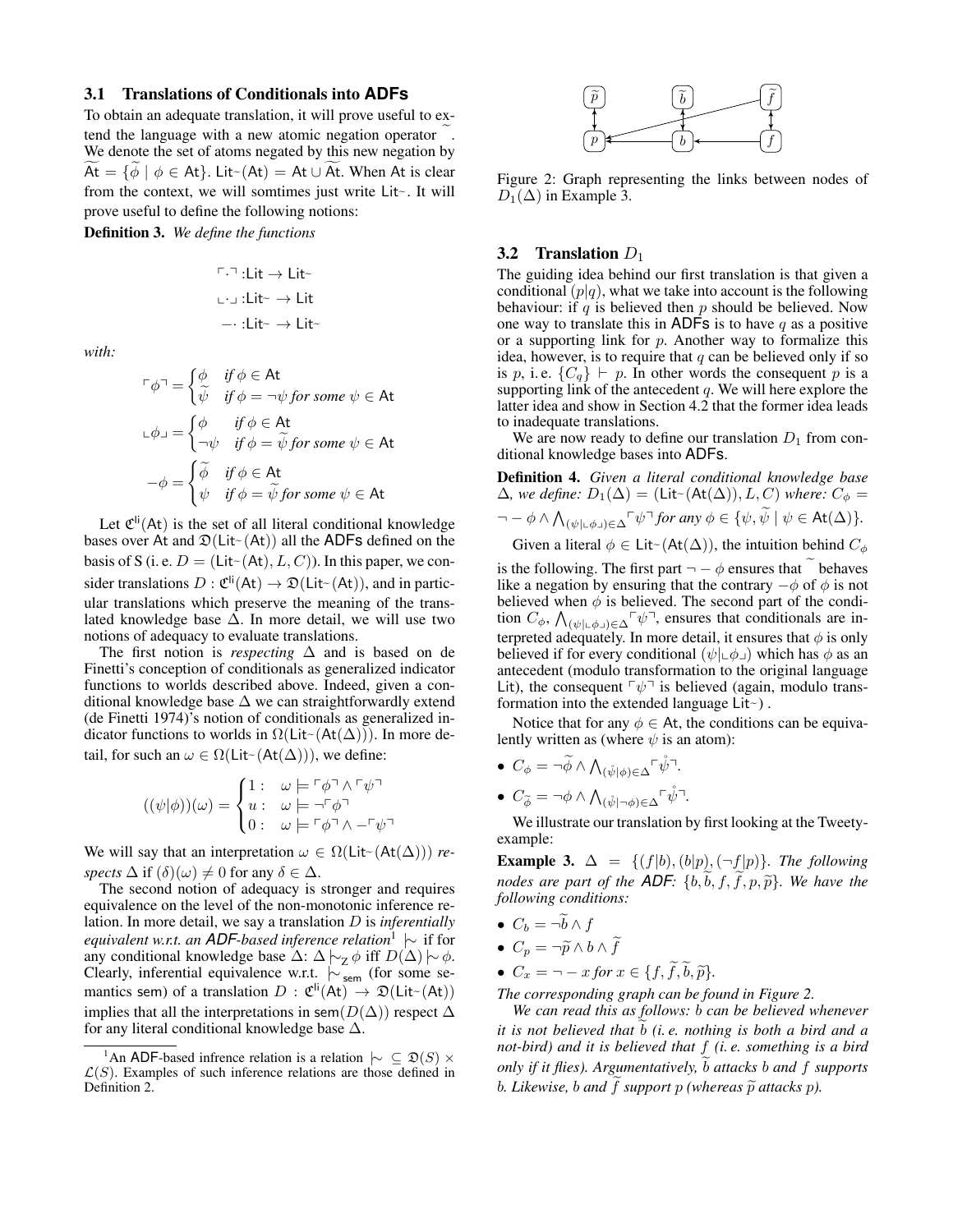$D_1(\Delta)$  has the following two-valued models:

|                                                                   |  | $i \mid v_i(b) \quad v_i(\widetilde{b}) \quad v_i(f) \quad v_i(\widetilde{f}) \quad v_i(p) \quad v_i(\widetilde{p})$ |  |
|-------------------------------------------------------------------|--|----------------------------------------------------------------------------------------------------------------------|--|
|                                                                   |  |                                                                                                                      |  |
|                                                                   |  |                                                                                                                      |  |
| $\begin{array}{c c} 1 & \top \\ 2 & \bot \\ 3 & \bot \end{array}$ |  |                                                                                                                      |  |

*Notice that these two-valued models correspond to the most plausible worls according to* κ Z <sup>∆</sup> *(see Example 1).*

Another benchmark example well-known from the literature is the so-called *Nixon diamond*, where equally plausible rules lead to mutually inconsistent conclusions.

Example 4 (The Nixon Diamond). *Let*  $\Delta$  $\{(p|q), (\neg p|r)\}\)$ . Then  $D_1(\Delta) = (\{p, \tilde{p}, q, \tilde{q}\}, L, C)$ *with:*

- $C_q = \neg \widetilde{q} \wedge p$
- $C_r = \neg \widetilde{r} \wedge \widetilde{p}$
- $C_x = \neg x$  *for*  $x \in \{p, \widetilde{p}, \widetilde{q}, \widetilde{r}\}\$  $2 \text{mod}(D_1(\Delta)) = \{v_1, v_2, v_3, v_4\}$  *with:*

|                                                                                                                       |  | $i \mid v_i(q) \quad v_i(\widetilde{q}) \quad v_i(r) \quad v_i(\widetilde{r}) \quad v_i(p) \quad v_i(\widetilde{p})$ |  |
|-----------------------------------------------------------------------------------------------------------------------|--|----------------------------------------------------------------------------------------------------------------------|--|
|                                                                                                                       |  |                                                                                                                      |  |
|                                                                                                                       |  |                                                                                                                      |  |
| $\begin{array}{c c c}\n1 & \perp & \perp \\ 2 & \perp & \perp \\ 3 & \perp & \perp \\ 4 & \perp & \perp\n\end{array}$ |  |                                                                                                                      |  |
|                                                                                                                       |  |                                                                                                                      |  |

*It can be observed that*  $(\kappa_{\Delta}^{Z})^{-1}(0) = \{pq\overline{r}, \overline{pq}r, \overline{p}\overline{q}r\}.$ *As in the previous example,*  $2 \text{mod}(D_1(\Delta))$  *corresponds to*  $(\kappa_{\Delta}^{Z})^{-1}(0).$ 

In the Section 3.4, we will see that the correspondence between  $2 \text{mod}(D_1(\Delta))$  and  $(\kappa_{\Delta}^Z)^{-1}(0)$  in the above examples is no coincidence.

# 3.3 Properties of

Before discussing the adequacy of the translation  $\Delta_1$ , it is important to ask whether fulfills some well-known properties of negations, such as *completeness* and *consistency*. Completeness of in an interpretation  $\omega$  means that for every  $\phi \in$  At, at least one of  $\phi$  and  $\phi$  is true in  $\omega$ , whereas consistency in an interpretation  $\omega$  means that at most one of  $\phi$  and  $\phi$  is true in  $\omega$  (for any  $\phi \in At$ ).

**Definition 5.** *Given*  $\omega \in \Omega(\mathsf{At} \cup \widetilde{\mathsf{At}})$ *, we say*  $\tilde{a}$  *is:* 

- complete in  $\omega$  *if for all*  $\phi \in$  At,  $\omega(\phi) = \top$  *or*  $\omega(\widetilde{\phi}) = \top$ *.*
- consistent in  $\omega$  *if for all*  $\phi \in$  At,  $\omega(\phi) = \bot$  *or*  $\omega(\phi) = \bot$ *.* We can illustrate these definitions with a simple example:

Example 5. *Consider the following interpretations of*  $\{p,\widetilde{p}\}\.$ 

| $v_i(p)$ | $v_i(\tilde{p})$ | is $v_i$ consistent? is $v_i$ complete? |            |
|----------|------------------|-----------------------------------------|------------|
|          |                  | ves                                     | no         |
|          |                  | ves                                     | <i>ves</i> |
|          |                  | no                                      | <i>ves</i> |
|          | и                | no                                      | no         |

We first observe that there extist knowledge bases  $\Delta$  for which there are two-valued models  $\omega$  of  $D_1(\Delta)$  s.t.  $\tilde{ }$  is not complete in  $\omega$ , as witnessed by the following example:

**Example 6.**  $\Delta = \{(\overline{p}|q),(\overline{p}|\overline{q})\}$ *. We have*  $D(\Delta)$  =  $({p, q, \widetilde{p}, \widetilde{q}}), L, C)$  with  $C_q = \neg \widetilde{q} \wedge \widetilde{p}, C_{\widetilde{q}} = \neg q \wedge \widetilde{p},$ <br>  $C = \neg \widetilde{p}$ ,  $C_{\widetilde{r}} = \neg p$ , This **ADF** has the following two-valued  $\hat{C}_p = -\widetilde{p}, \, \hat{C}_{\widetilde{p}} = -p.$  This **ADF** has the following two-valued models: *models:*

| $i \mid v_i(p)$                                                          | $v_i(\widetilde{p})$ | $v_i(q)$ | $v_i(\tilde{a})$ |
|--------------------------------------------------------------------------|----------------------|----------|------------------|
|                                                                          |                      |          |                  |
| ÷                                                                        |                      |          |                  |
| $\begin{array}{c c c}\n1 & \perp \\ 2 & \perp \\ 3 & \perp\n\end{array}$ |                      |          |                  |

*Notice that*  $v_3$  *is a two-valued model since*  $v_3(\neg \widetilde{p}) = \bot$ *and thus*  $v_3(C_q) = v_1(C_{\widetilde{q}}) = \perp$ *. This two-valued model interprets*  $\alpha$  *as an incomplete negation (i.e. there might be*  $-eaps$ ), since both q and  $\tilde{q}$  are false in  $v_3$ .

However, for any literal knowledge base  $\Delta$  and any twovalued model  $\omega$  of  $D_1(\Delta)$ , is a consistent in  $\omega$  (i.e. there are no  $-g$ luts):

Proposition 1. *Let a literal conditional knowledge base* ∆*, some*  $\phi \in \text{At}(\Delta)$ *, and*  $\omega \in 2 \text{mod}(D_1(\Delta))$  *be given. Then*  $\omega(\phi) = \top$  *implies*  $\omega(\widetilde{\phi}) = \bot$  *and*  $\omega(\widetilde{\phi}) = \top$  *implies*  $\omega(\phi) = \top$ ⊥*.*

*Proof.* Suppose  $\Delta$  is a literal conditional knowledge base and  $\phi \in \text{At}(\Delta)$  and  $\omega \in 2 \text{mod}(D_1(\Delta))$ . Suppose now  $\omega(\phi) = \top$ . Since  $\omega \in 2 \text{mod}(D(\Delta))$ ,  $\omega(\phi) = \omega(C_{\phi})$ . Since  $C_{\phi} = \overline{\phi} \wedge \bigwedge_{(\psi|\phi) \in \Delta} \neg \psi \neg, \omega(C_{\phi}) = \top$  implies  $\omega(\neg \widetilde{\phi}) = \top$ , i. e.  $\omega(\widetilde{\phi}) = \bot$ . The case for  $\omega(\widetilde{\phi})$  is analogous.  $\Box$ 

### 3.4 Adequacy of Translation  $D_1$

We first show that two-valued models of  $D_1(\Delta)$  respect  $\Delta$ :

Proposition 2. *Let a literal conditional knowledge base*  $\Delta$ *, ω* ∈ 2mod( $D_1$ ( $\Delta$ )) *and* ( $\phi$ | $\psi$ ) ∈  $\Delta$  *be given. Then*  $\omega(\ulcorner\psi\urcorner) = \ulcorner$  *implies*  $\omega(\ulcorner\phi\urcorner) = \ulcorner$ .

*Proof.* Suppose that  $\omega \in 2 \text{mod}(D(\Delta))$  and let  $(\phi | \psi) \in \Delta$ . Suppose that  $\omega(\ulcorner \psi \urcorner) = \top$ . We assume first that  $\psi, \phi \in \mathsf{At}$ . Since  $C_{\psi} = \neg \widetilde{\psi} \wedge \bigwedge_{(\phi'|\psi) \in \Delta} \neg \phi'^{\neg}$  and  $(\phi|\psi) \in \Delta$ ,

$$
C_{\psi} = \neg \widetilde{\psi} \land \phi \land \bigwedge_{(\phi'|\psi) \in \Delta \setminus \{(\phi|\psi)\}} \ulcorner \phi'^\neg
$$

and thus  $C_{\psi}$   $\vdash$   $\phi$ . Since  $\omega \in 2 \text{mod}(D(\Delta))$ ,  $\omega(\psi) =$  $\omega(C_{\psi}) = \top$ . Since  $C_{\psi} \vdash \phi$ , this means  $\omega(\phi) = \top$ . Since  $\phi \in \mathsf{At}$ , this implies  $\omega(\neg \phi \neg) = \top$ . The other cases are analogous.

**Corollary 1.** Let a literal conditional knowledge base  $\Delta$  be *given. Then any*  $\omega \in 2 \text{mod}(D_1(\Delta))$  *respects*  $\Delta$ *.* 

*Proof.* By Proposition 2, for any  $\omega \in 2 \text{mod}(D_1(\Delta))$  and any  $(\phi|\psi) \in \Delta$ ,  $\omega(\ulcorner \psi \urcorner) = \bot$  or  $\omega(\ulcorner \psi \urcorner \wedge \ulcorner \phi \urcorner) = \top$ , which implies that  $\omega((\phi|\psi)) \neq 0$ . П

We can now easily show that every two-valued model of  $D_1(\Delta)$  corresponds to a maximally plausible world  $\omega$ . We first have to define a function that allows us to associate two-valued models in the language using with the worlds  $\Omega$ (At) (and vice-versa).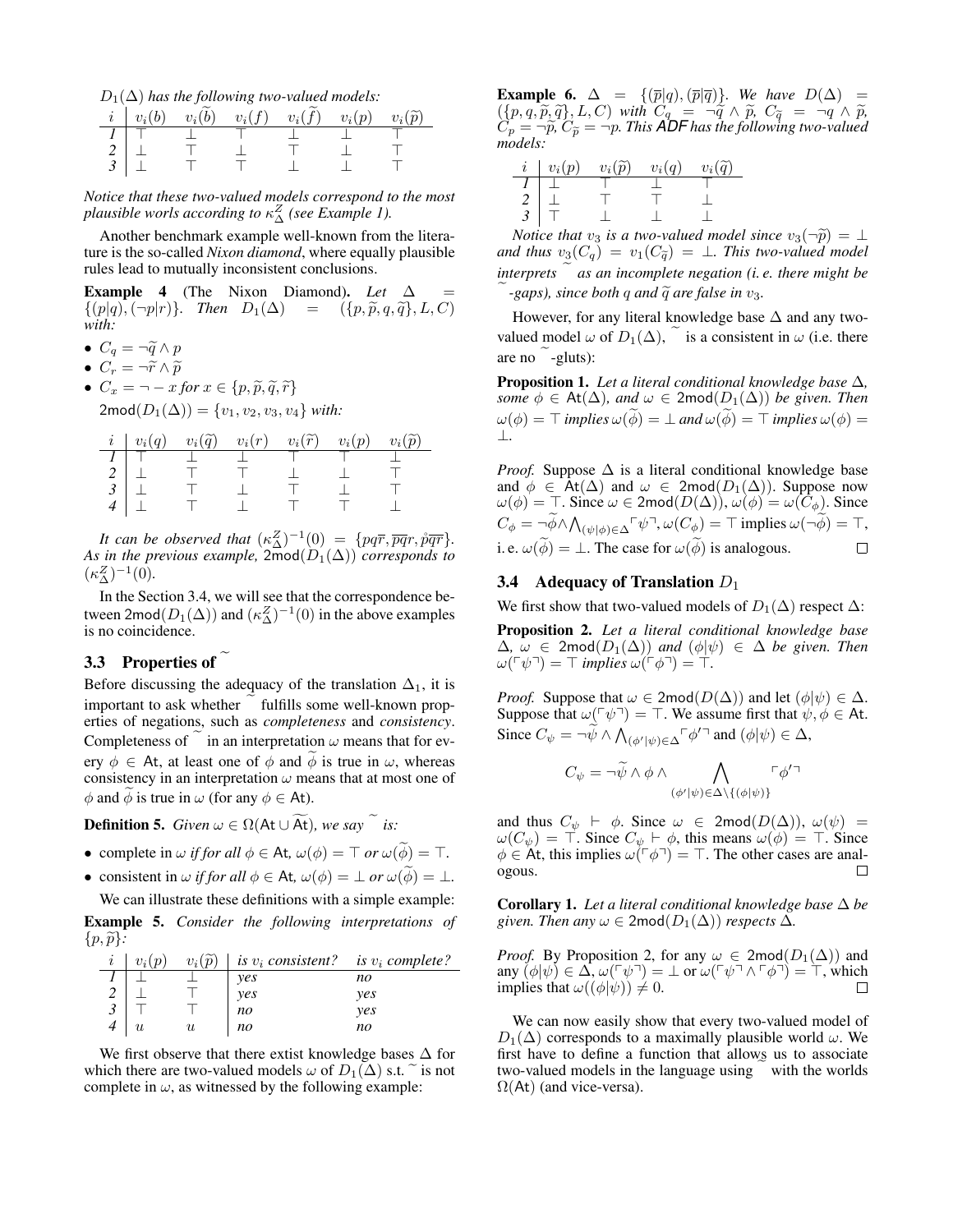**Definition 6.** *Where*  $\omega \in \Omega(\mathsf{Lit} \sim (\mathsf{At}))$  *and*  $\tilde{\alpha}$  *is complete in*  $ω$ *, we define*  $ω$ <sub> $>$ </sub>  $∈ Ω(At)$  *as the world such that for every*  $\phi \in$  At:

$$
\omega \downarrow (\phi) = \begin{cases} \top & \text{if } \omega(\phi) = \top \\ \bot & \text{if } \omega(\widetilde{\phi}) = \top \end{cases}
$$

 $Let \omega \in \Omega(\mathsf{At})$ *. Then we define*  $\omega \downarrow \in \Omega(\mathsf{Lit}^{\sim})$  *as the world such that for every*  $\phi \in$  At:

$$
\omega \uparrow (\phi) = \top \text{ and } \omega \uparrow (\tilde{\phi}) = \bot \text{ iff } \omega(\phi) = \top
$$

$$
\omega \uparrow (\tilde{\phi}) = \top \text{ and } \omega \uparrow (\phi) = \bot \text{ iff } \omega(\phi) = \bot
$$

We can now show the correspondence between complete two-valued models and maximally plausible worlds.

Proposition 3. *Let a literal conditional knowledge base* ∆ *and an*  $\omega \in 2 \text{mod}(D_1(\Delta))$  *for which is complete in*  $\omega$  *be* given. Then  $\kappa_{\Delta}^{Z}(\omega) = 0$ .

*Proof.* Suppose  $\Delta$  is a literal conditional knowledge base,  $\omega \in \text{2mod}(D_1(\Delta))$  and is complete in  $\omega$ . Indeed, let  $(\phi|\psi) \in \Delta$  and suppose  $\omega \downarrow \models \neg \psi \neg$ . By Definition 6, this implies  $\omega \models \psi$ . With Proposition 2, this implies that  $\omega \models \neg \phi \neg$ . Again with Definition 6, this implies  $\omega \downarrow$   $=$   $\phi$ . Thus, we have established that if  $\omega \in 2mod(D_1(\Delta))$  and  $\tilde{\alpha}$  is complete in  $\omega$  then  $\omega \downarrow \not\models \psi \wedge \neg \phi$  for any  $(\phi | \psi) \in \Delta$ , i.e.  $((\phi|\psi))(\omega\downarrow) \neq 0$  (for any  $(\phi|\psi) \in \Delta$ ). With Lemma 1 this means  $\kappa_{\Delta}^{Z}(\omega) = 0.$  $\Box$ 

**Fact 1.** *For any*  $\omega \in \Omega$ ,  $\tilde{\alpha}$  *is complete in*  $\omega \uparrow$ .

Lemma 2. *Let a literal conditional knowledge base* ∆ *and some*  $\omega \in \Omega$  *be given. Then if*  $\kappa_{\Delta}^{Z}(\omega) = 0$  *then*  $\omega \uparrow \in$  $2 \text{mod}(D_1(\Delta)).$ 

*Proof.* Let a literal conditional knowledge base  $\Delta$  and some  $\omega \in \Omega$  be given. Consider some  $\phi \in \text{Lit}$ . We show that  $\omega \uparrow \models \phi$  iff  $\omega \uparrow \models C_{\phi}$ , which implies  $\omega \uparrow$  is a two-valued model of  $D_1(\Delta)$ . For this suppose first that  $\omega \uparrow \models \phi$  and suppose towards a contradiction  $\omega \uparrow \models \neg C_{\phi}$ , i. e.  $\omega \uparrow \models \phi \vee \neg \bigwedge_{(\psi|\sqcup \phi \sqcup) \in \Delta} \neg \psi$ . With Proposition 1 and since  $\omega \uparrow \models \phi$ ,  $\omega \uparrow \not\models \widetilde{\phi}$ , which implies  $\omega \uparrow \models \neg \bigwedge_{(\psi \mid \perp \phi \lrcorner) \in \Delta} \neg \psi \neg$ , i.e. there is some  $(\psi | \psi \phi) \in \Delta$  s.t.  $\omega \uparrow \models \neg \ulcorner \psi \urcorner$ . By definition of  $ω\uparrow$ , this implies that  $ω$  |= ¬ψ. But then  $ω$  |=  $φ \land \neg ψ$  for some  $(\psi|\phi) \in \Delta$ , contradiction to  $\kappa_{\Delta}^{Z}(\omega) = 0$ . Suppose now (again towards a contradiction) that  $\omega \uparrow \models C_{\phi}$  and  $\omega \uparrow \not\models \phi$ . By Fact 1, By Fact 1,  $\omega \uparrow \neq \phi$  implies  $\omega \uparrow \models \phi$ . Since  $C_{\phi} = \neg \phi \wedge \wedge \phi$ ,  $\wedge \neg \phi \wedge \neg \phi$ , this contradicts  $\omega \uparrow \models C_{\phi}$ .  $(\psi |_{\psi} \phi)_{\psi} \in \Delta^{\Box} \psi^{\Box}$ , this contradicts  $\omega \uparrow \models C_{\phi}$ .

**Fact 2.** Let some  $\omega \in \Omega(\text{Lit-})$  *s.t.* is complete in  $\omega$  and *some*  $\phi \in$  At *be given. Then*  $\omega \models \widetilde{\phi}$  *iff*  $\omega \models \neg \phi$ *.* 

*Proof.* Suppose first  $\omega \models \widetilde{\phi}$ . By Proposition 1,  $\omega \not\models \phi$  and thus  $\omega \models \neg \phi$ . Suppose now that  $\omega \models \neg \phi$ . Since  $\tilde{\circ}$  is complete in  $\omega$ , by Definition 6,  $\omega \models \phi$ .

**Lemma 3.** Let some  $\omega \in \Omega(\text{Lit-})$  *s.t.* is complete in  $\omega$  and *some*  $\phi \in \mathcal{L}(\mathsf{At})$  *be given. Then*  $\omega \downarrow \models \phi$  *iff*  $\omega \models \phi$ .

*Proof.* We show this by showing the claim for any  $\phi \in$  $\mathcal{L}(\mathsf{At})$  in *disjunctive normal form*, i.e.  $\phi = \bigvee_{i=1}^{n} \bigwedge_{j=1}^{m} \phi_i^j$ . Suppose  $\omega \downarrow \models \phi$ , i.e. there is some  $1 \leq i \leq n$  s.t.  $\omega \downarrow \; \models \; \bigwedge_{j=1}^{m} \varphi_i^j$ . By Fact 2 and Definition 6, this implies  $\omega \models \bigwedge_{j=1}^m \stackrel{\circ}{\phi_i^j}$  and thus  $\omega \models \bigvee_{i=1}^n \bigwedge_{j=1}^m \stackrel{\circ}{\phi_i^j}$ . The other di- $\Box$ rection is analogous.

Given some ADF D, we define:  $D \sim 2 \text{mod } \phi$  iff  $\omega(\phi) = \top$ for every  $\omega \in 2 \text{mod}(D)$  for which  $\tilde{e}$  is complete in  $\omega$ .

**Theorem 1.** *Given a literal conditional knowledge base*  $\Delta$ *,*  $\Delta \leftarrow_Z \phi$  *iff*  $D_1(\Delta) \leftarrow \frac{\cap c}{2 \text{mod } \phi}$ .

*Proof.* Suppose first that  $\Delta \models_{\mathbb{Z}} \phi$ , i.e. for every  $\omega \in \Omega$  s.t.  $\kappa_{\Delta}^{Z}(\omega) = 0, \, \omega \models \phi$ . Take now some  $\omega \in 2 \text{mod}(D_1(\Delta))$ s.t. is complete in  $\omega$ . With Proposition 3,  $\kappa_{\Delta}^{Z}(\omega_{\phi}) = 0$  and thus  $\omega \downarrow \models \phi$ . With Definition 6, also  $\omega \models \phi$ . Thus, we have shown that for any  $\omega \in 2 \text{mod}(D_1(\Delta))$  s.t. is complete in  $\omega, \omega \models \phi$  which implies  $D_1(\Delta) \big| \sim_{2 \text{mod}}^{\cap, c'} \phi$ .

Suppose now that  $D_1(\Delta) \sim \frac{D_1}{2 \text{mod } 1}$ , i.e. for every  $\omega \in$ 2mod $(D_1(\Delta))$  s.t. is complete in  $\omega$ ,  $\omega' \models \phi$ . Take now some  $\omega \in \Omega(\mathsf{At})$  s.t.  $\kappa_{\Delta}^Z(\omega) = 0$ . With Lemma 2  $\omega \uparrow \in$  $2 \text{mod}(D_1(\Delta))$  and with Fact 1, is complete in  $\omega \uparrow$ . Thus,  $\omega \uparrow \models \phi$ . With Lemma 3, this implies that  $\omega \models \phi$ . Thus we have shown that for every  $\omega \in \Omega(\mathsf{At}), \kappa^Z_{\Delta}(\omega) = 0$  implies  $ω ⊨ φ$ , which implies that  $Δ$   $\vdash_Z φ$ .  $\Box$ 

### 3.5 Other Semantics

In this section we show that other semantics also respect  $\Delta$ . We first investigate the two-valued stable semantics and then move to the three-valued complete, preferred and grounded semantics.

Stable Semantics We first notice that not every twovalued model of  $D_1(\Delta)$  is stable:

**Example 7.** Let  $\Delta = \{(p|q), (q|p)\}\$ . Then  $D_1(\Delta) =$  $(\{p, q, \widetilde{p}, \widetilde{q}\}, L, C)$  *with*  $C_p = \neg \widetilde{p} \wedge q$ ,  $C_q = \neg \widetilde{q} \wedge p$  *and*<br> $C_{\widetilde{r}} = \neg r$  for any  $r \in \{p, q\}$  $C_{\widetilde{x}} = \neg x$  *for any*  $x \in \{p, q\}.$ <br>Notice that  $\cup$  with  $\cup$   $(n)$  =

*Notice that*  $\omega$  *with*  $\omega(p) = \omega(q) = \top$  *and*  $\omega(\tilde{p}) = \omega(\tilde{q}) =$  $⊥$  *is a two-valued model of*  $D_1(∆)$ *. It is, however, not stable. To see this, notice that*  $(D_1(\Delta))^{\omega} = (\{p,q\}, L, C^{\omega})$  *with*  $C_p^{\omega} = \top \wedge q$  and  $C_q^{\omega} = \top \wedge p$ . The grounded extension  $v$  of  $(\hat{D}_1(\Delta))^{\omega}$  *assigns*  $v(p) = v(q) = u$ .

Furthermore, stable models might be incomplete w.r.t., just like the two-valued models:

Example 8. *Recall the conditional knowledge base from Example 6. There,*  $v_3 \in 2 \text{mod}(D_1(\Delta))$  *with*  $v_3(p) = \top$  $and \overline{v_3(\tilde{p})} = v_3(q) = v_3(\tilde{q}) = \perp$ . We have  $(D_1(\Delta)^{v_3}) = (\{p\}, L, C^{v_3})$  *with*  $C_p = \neg \perp$ *. Since the grounded extension*  $\hat{v}$  *of*  $(D_1(\Delta)^{v_3}) = (\{p\}, L, C^{v_3})$  *assigns*  $v(p) = \top$ , we see *that*  $v_3$  *is stable. As was argued in Example 6, is incomplete in*  $v_3$ *.* 

However, we can make some immediate observations about the stable models of  $D_1(\Delta)$ . We first recall the following result: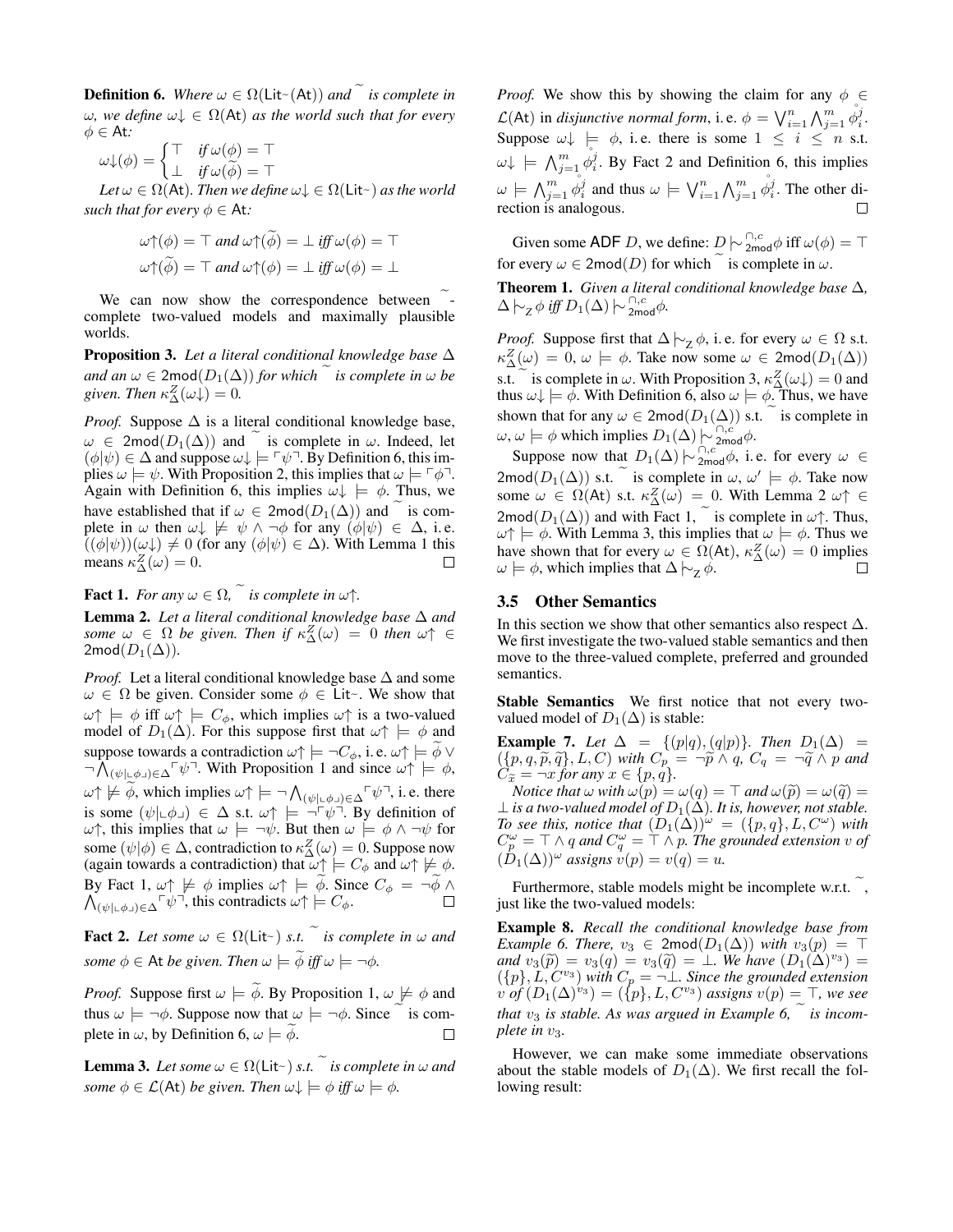Theorem 2 ((Brewka et al. 2017, Theorem 3.1)). *For any*  $ADF D$ , stable $(D) \subseteq 2 \text{mod}(D)$ .

It follows from Theorem 2 and Proposition 2 that every stable model of  $D_1(\Delta)$  for which is complete, respects  $\Delta$ : Proposition 4. *Let a literal conditional knowledge base* ∆ *and some*  $(\phi|\psi)$  *be given. Then for any*  $\omega \in$  stable $(D_1(\Delta))$ *,*  $if \omega \models \ulcorner \psi \urcorner \ then \ \omega \models \ulcorner \phi \urcorner.$ 

We can furthermore show that any stable model of  $D_1(\Delta)$ is maximally plausible according to  $\kappa_{\Delta}^{Z}$  (modulo the  $\downarrow$ transformation):

Proposition 5. *Let a literal conditional knowledge base* ∆ *and an*  $\omega \in$  stable( $D_1(\Delta)$ ) *for which* is complete be given. Then  $\kappa_{\Delta}^{Z}(\omega) = 0$ .

*Proof.* Follows from Theorem 2 and Proposition 7.  $\Box$ 

Three-Valued Semantics For all of the well-known threevalued semantics, we can show (just like for the two-valued and stable models) that any corresponding interpretation of the translation  $D_1(\Delta)$  respects  $\Delta$  (thus generalizing Proposition 2):

Proposition 6. *Let a literal conditional knowledge base* ∆ *and a model*  $v \in V$  *of*  $D_1(\Delta)$  *be given. Then for any*  $(\phi|\psi) \in$  $\Delta$ *, if*  $v(\lceil \psi \rceil) = \top$  *then*  $v(\lceil \phi \rceil) = \top$ *.* 

*Proof.* Suppose that  $v \in V$  is a model and let  $(\phi | \psi) \in \Delta$ . Suppose that  $v(\ulcorner \psi \urcorner) = \top$ . Since v is a model,  $v(\ulcorner \psi \urcorner) = \top$ implies  $v(C_{\lceil \psi \rceil}) = \top$ . Since  $(\phi | \psi) \in \Delta$ ,  $C_{\lceil \psi \rceil} = \top$  $\int_{0}^{\infty} \int_{0}^{\infty} \sqrt{\phi} \cdot d\phi \sqrt{\phi} \left(\phi\right) \left(\phi\right) \left(\phi\right) \left(\phi\right) \left(\phi\right) \left(\phi\right) \left(\phi\right) \left(\phi\right) \left(\phi\right) \left(\phi\right) \left(\phi\right) \left(\phi\right) \left(\phi\right) \left(\phi\right) \left(\phi\right) \left(\phi\right) \left(\phi\right) \left(\phi\right) \left(\phi\right) \left(\phi\right) \left(\phi\right) \left(\phi\right) \left(\phi\right) \left(\phi\right) \left(\phi\right) \left(\phi\right) \left(\$ implies  $v(\ulcorner \phi \urcorner) = \ulcorner$ .  $\Box$ 

Corollary 2. *Let a literal conditional knowledge base* ∆ *and some*  $(\phi | \psi) \in \Delta$  *be given. Then:* 

- *1. For any* sem ∈ {complete, preferred} *and* v ∈ Sem $(D_1(\Delta))$ *, v respects*  $\Delta$ *.*
- 2.  $v_g^{D_1(\Delta)}$  respects  $\Delta$ <sup>2</sup>

#### 3.6 Extended Literal Conditional Knowledge Bases

Since in our translation  $D_1$ , a conditional  $(\phi|\psi)$  results in a support link from  $\phi$  to  $\psi$ , it is not immediately clear how to translate a normality statement of the form  $(\phi | \top)$ , among others since  $\top$  will not correspond to a node in the ADF. We circumvent this problem by modelling normality statements  $(\phi|\top)$  by requiring that  $-\ulcorner \phi \urcorner$  is not believed, i. e. by setting  $C_{-\Gamma_{\phi}} = \bot$ . This results in the following translation for extended literal conditional knowledge bases:

Definition 7. *Given an extended literal conditional knowledge base*  $\Delta$ , we define:  $D_1^{\text{elcb}}(\Delta)$  =  $(Lit<sup>~</sup>(At(∆)), L, C)$  *where: for any*  $\phi \in Lit<sup>~</sup>(At(∆)),$ 

$$
C_{\phi} = \begin{cases} \perp & \text{if } \exists (\llcorner -\phi \lrcorner | \top) \in \Delta \\ \neg -\phi \land \bigwedge_{(\psi | \llcorner \phi \lrcorner) \in \Delta} \ulcorner \psi \urcorner & \text{otherwise} \end{cases}
$$

We notice that the first case can be expanded into the following form (where  $\phi \in At$ ):

•  $C_{\phi} = \perp$  if there is some  $(\neg \phi | \top) \in \Delta$ 



Figure 3: Graph representing the links between nodes of  $D_1^{\text{elcb}}(\Delta)$  in Example 9.

•  $C_{\widetilde{\phi}} = \bot$  if there is some  $(\phi | \top) \in \Delta$ 

We illustrate  $D_1^{\text{elcb}}(\Delta)$  with an example:

**Example 9.** Let  $\Delta = \{(p|\top), (q|p)\}\$ . Then  $D_1^{\text{elcb}}(\Delta) =$  $({p,\widetilde{p}, q, \widetilde{q}}), L, C)$  with  $C_p = \neg \widetilde{p} \wedge q$ ,  $C_{\widetilde{p}} = \perp$  and  $C_x = \neg r$  for any  $r \in \{q, \widetilde{q}\}$ . We have two two-valued models  $\vec{r} - x$  *for any*  $x \in \{q, \tilde{q}\}\.$  We have two two-valued models,<br>*y*<sub>1</sub> and *y*<sub>2</sub> with: *y*<sub>1</sub>(*n*) = *y*<sub>1</sub>(*a*) =  $\top$  *y*<sub>1</sub>( $\tilde{p}$ ) = *y*<sub>1</sub>( $\tilde{q}$ ) = 1  $v_1$  *and*  $v_2$  *with:*  $v_1(p) = v_1(q) = \top$ ,  $v_1(\tilde{p}) = v_1(\tilde{q}) = \bot$ ,  $v_2(\widetilde{q}) = \top$  and  $v_2(p) = v_2(\widetilde{q}) = v_2(\widetilde{p}) = \bot$ *. Even though this option gives rise to an incomplete interpretation,*  $v_2$ *, there* is no two-valued interpretation of  $D_1^2(\Delta)$  that falsi*fies any rule in* ∆*. This is no coincidence as we show below.*

We now show the adequacy of  $D_1^{\text{elcb}}$  for extended literal knowledge bases:

Proposition 7. *Given an extended literal conditional knowledge base*  $\Delta$  *and an*  $\omega \in 2 \text{mod}(D_1^{\text{elcb}})$  *for which* is com*plete in*  $\omega$  *be given. Then*  $\kappa_{\Delta}^{Z}(\omega) = 0$ *.* 

*Proof.* Suppose  $\Delta$  is an extendend literal conditional knowledge base and is complete in  $\omega$ . We show that  $\omega \downarrow \neq \psi \wedge \neg \phi$ for any  $(\phi|\psi) \in \Delta$ , which with Lemma 1 implies the Proposition. We show the claim for  $\psi = \top$ , since the case where  $\psi \neq \top$  is identical to the proof of Proposition 3. Thus consider ( $\phi|\top$ ) ∈  $\Delta$ . Since this means with Definition 7,  $C_{-\tau,\phi}$ <sup>-</sup> = ⊥ and is complete in  $\omega$ ,  $\omega \models \phi$ . With Definition 6, this means  $\omega \downarrow \models \phi$ . 6, this means  $\omega \downarrow \models \phi$ .

Proposition 8. *Given an extended literal conditional knowledge base*  $\Delta$  *and an*  $\omega \in \Omega(\mathsf{At})$ *, if*  $\kappa_{\Delta}^Z(\omega) = 0$  *then*  $\omega \uparrow \in 2\mathsf{Mod}(D_1^{\mathsf{elcb}}).$ 

*Proof sketch.* Suppose that  $\phi \in {\psi, \psi \mid \psi \in At}$  and there is some  $(\bot \neg \phi \Box \top) \in \Delta$  (and thus  $C_{\phi} = \bot$ ) and  $\omega \uparrow \models \phi$ . Since  $\kappa_{\Delta}^{Z}(\omega) = 0$ ,  $(\omega - \phi_{\Delta} | T) \in \Delta$  implies that  $\omega \models \omega - \phi_{\Delta}$ , which with Definition 6 implies  $\omega \uparrow \models -\phi$ , contradicting  $\omega \uparrow \models \phi$  and Proposition 1. Thus, for any  $\phi \in {\psi, \psi}$  $\psi \in$  At} for which there is some  $(\Box - \phi \Box \top) \in \Delta$ :  $\omega \uparrow \models \phi$ iff  $\omega \uparrow$   $\models$   $C_{\phi}$ . The other case is identical to the proof of Lemma 2.

$$
\Box
$$

The proof of the following Theorem, stating the inferential equivalence of  $D_1^{\text{elcb}}$  w.r.t.  $\sim \frac{\cap}{2}$  is completely analogous to the proof of Theorem 1:

Theorem 3. *Given an extended literal conditional knowl* $edge base$  Δ*,* Δ  $\vdash$ <sub>Z</sub> φ *iff*  $D_1^{\text{elcb}}(Δ)$   $\vdash$   $\frac{\cap}{2 \text{mod }} φ$ *.* 

The reader might wonder why we did not simply set  $C_{\phi} = \top$  for any  $(\phi | \top) \in \Delta$ . This would result in an inadequate translation, since any information about conditionals with  $\phi$  as an antecedent would be removed from the ADF, as illustrated by the following example.

<sup>&</sup>lt;sup>2</sup>Recall that  $v_g^{D_1(\Delta)}$  denotes the grounded extension of  $D_1(\Delta)$ .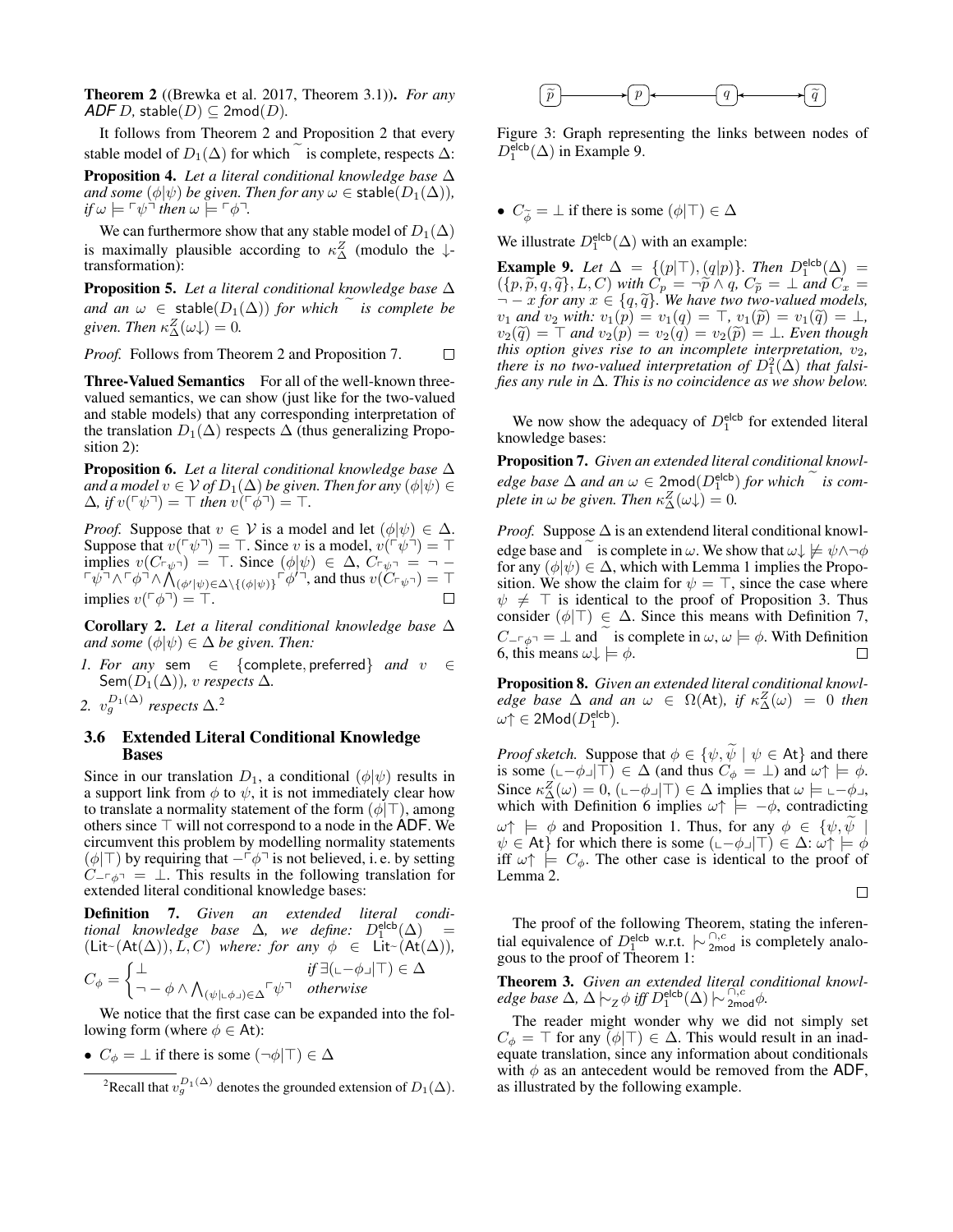**Example 10** (Example 9 continued). We consider  $\Delta$  =  $\{(p|T), (q|p)\}\$  (as in Example 9). If we translated this *knowledge base using*  $D_1$  *and by in addition setting*  $C_p$  =  $\top$  from above, we get:  $\overline{D}'(\Delta) = (\{p, \tilde{p}, q, \tilde{q}\}, L, C)$  with  $C = \top$  and  $C = \top$   $\top$  for  $x \in \{\tilde{p}, q, \tilde{q}\}$ . In that case  $C_p = \top$  and  $C_x = \neg -x$  for  $x \in {\{\widetilde{p}, q, \widetilde{q}\}}$ . In that case, there are two two-valued models,  $v_3$  and  $v_4$  with:  $v_3(p) =$  $v_1(q) = \top$ ,  $v_3(\tilde{p}) = v_3(\tilde{q}) = \bot$ ,  $v_4(p) = v_4(\tilde{q}) = \top$ *and*  $v_4(\tilde{p}) = v_4(q) = \perp$ *. In that case, there is a (complete) two-value model, namely*  $v_2$ *, that validates p but not q, even though*  $(q|p) \in \Delta$  *(in fact,*  $(q|p)$  *is even in*  $\Delta_0$ *).* 

#### 3.7 Properties of the Translation

(Gottlob 1994) proposed several desirable properties for translations between non-monotonic formalisms like *adequacy*, *polynomiality* and *modularity*. In Section 3.4 we already discussed *adequacy* in-depth and we have shown, that our translation is adequate on the level of beliefs for all semantics and for any extended literal knowledge base.

A translation satisfies *polynomiality* if the translation is calculable with reasonable bounds. It is easy to see, that our translation is *polynomial* in the length of the translated conditional knowledge base.

For *modularity* we follow the formulation of (Strass 2013) for a translation from *ADFs* to a target formalism, even though *modularity* was originally defined for translations between circumscription and default logic (Imielinski 1987). In other words *modular* means that "local" changes in the translated conditional knowledge base results in "local" changes in the translation. A minimal notion of modularity would be that if we have to syntactically disjoint conditional knowledge bases  $\Delta_1$  and  $\Delta_2$ , then changes in  $\Delta_1$  will result only in changes to  $C_s$  for some  $s \in \text{Lit} \sim (\text{At}(\Delta_1)).$  Clearly the translation presented in this paper is *modular*.

The biggest downside of this translation is the fact, that it is not *language-preserving* since we use a language extension in this translation to construct the ADFs.

Finally, it is clear, that this translation is *syntax-based*, in the sense that the translation  $D_1(\Delta)$  can be derived purely on the basis of the logical form of the knowledge base  $\Delta$ .

### 4 Design Choices

In this section we motivate some important design choices underlying our translation  $D_1$ , especially the extension of the language to include the negation, the direction of supporting links resulting from conditionals  $(\phi | \psi)$  in the translated conditional knowledge base and the restriction to literal conditional knowledge bases.

# 4.1 The necessity of  $\tilde{ }$

The critical reader might wonder, given that ADFs allow for the negation  $\neg$  to be used in formulating acceptance conditions for nodes, if a second negation is really needed? Indeed, a first proposal for a translation avoiding would be the following:

Definition 8. *Given a literal conditional knowledge base* ∆*,* we let  $D_2(\Delta) = (\mathsf{At}(\Delta), L, C)$  where:  $C_\phi = \bigwedge_{(\psi \mid \phi) \in \Delta} \psi$  if *there is some*  $(\psi | \phi) \in \Delta$ *. and*  $C_{\phi} = \phi$  *otherwise.* 

Such a translation would be inadequate since conditionals with negative antecedents are not taken into account. Thus,

for example,  $\overline{p} \overline{q} \in 2 \text{mod}(D_2(\{(p|\neg q)\})$  since  $(p|\neg q)$  is not taken into account in  $C_q$ . We could propose making the following adjustment to avoid this:

Definition 9. *Given a literal conditional knowledge base* ∆*,* we let  $D_3(\Delta) = (\mathsf{At}(\Delta), L, C)$  where:  $C_\phi = \bigwedge_{(\psi|\phi) \in \Delta} \psi \, \wedge$  $\bigwedge_{(\psi|\neg\phi)\in\Delta}\neg\psi$  *if there is some*  $(\psi|\phi)$   $\in$   $\Delta$  *or some*  $(\psi | \neg \phi) \in \Delta$  *and*  $C_{\phi} = \phi$  *otherwise.* 

However, since  $2 \text{mod}(D_3(\{(q|p),(q|\neg p)\}) = \{\tilde{q}\bar{p}\},$ this also results in an inadequate translation, since  $((q|\neg p))(\overline{qp}) = 0$  and thus  $\kappa_\Delta^Z(\overline{qp}) = 1$ . A third option would be to take:

Definition 10. *Given a literal conditional knowledge base*  $\wedge$  $\Delta$ *, we let*  $D_4(\Delta)$  *= (*At( $\Delta$ )*, L, C*) *where:*  $C_\phi$  =  $(\psi|\phi) \in \Delta \,\psi \vee \bigwedge_{(\psi|\neg\phi) \in \Delta} \neg \psi$  *if there is some*  $(\psi|\phi) \in \Delta$ *or some*  $(\psi | \neg \phi) \in \Delta$  *and*  $C_{\phi} = \phi$  *otherwise.* 

Notice that  $2 \text{mod}(D_4({\{(q|p), (s|\neg p)\}})$  contains  $p\overline{q}s$ . Since  $((q|p))(\overline{p}\overline{q}s) = 0$ , this means  $D_4$  is not an adequate translation. There are, of course, some other variations possible, which do, however, lead to similar inadequacies. We hope to have convinced the reader of the fact that any translation which is based purely on the syntax of conditional knowledge bases does require a second negation.<sup>3</sup>

#### 4.2 Antecedents as Partial Sufficient Conditions

One guiding idea behind our translation  $D_1$  is that, relative to a conditional knowledge base  $\Delta$ , a node  $\phi \in \text{Lit}^{\perp}$  can be believed only if for every conditional  $(\psi | \phi) \in \Delta$ ,  $\phi$ <sup> $\exists$ </sup> is believed. In other words, the links go from the consequent  $\lceil \psi \rceil$  to the antecedent  $\phi$ . One might wonder if adequacy is preserved when we let the links between nodes run from antecedent to consequent. Such an alternative translation could be the following:

Definition 11. *Given a literal conditional knowledge base*  $\Delta$ *, we define:*  $D_5(\Delta) = (\{\phi, \widetilde{\phi} \mid \phi \in \text{At}(\Delta)\}, L, C)$  *where*  $C_{\phi} = \neg \widetilde{\phi} \land \bigvee_{(\bot \phi \bot | \psi) \in \Delta} \ulcorner \psi \urcorner \text{ for any } \phi \in \mathsf{Lit} \urcorner.$ 

This translation is not adequate, however:

**Example 11.** *Let*  $\Delta = \{(p|q), (\neg p|s)\}\$ *. Then*  $D_5(\Delta) =$  $({p,\widetilde{p},q,\widetilde{q},s,\widetilde{s}}$ , L, C) with:  $C_p = \neg \widetilde{p} \wedge q$ ,  $C_{\widetilde{p}} = \neg p \wedge s$ ,<br>  $C_p = \neg -r$  for any  $r \in \{g, \widetilde{g}, s, \widetilde{s}\}$ . We denicted the corre- $C_x = \neg -x$  for any  $x \in \{q, \tilde{q}, s, \tilde{s}\}$ . We depicted the corre-<br>sponding graph in Figure 4 *sponding graph in Figure 4.*

*Consider*  $v(q) = v(s) = v(\tilde{p}) = \top$  and  $v(\tilde{q}) = v(\tilde{s}) = \top$  $v(p) = \perp$ . Then v is a two-valued model of  $D_3(\Delta)$  (indeed, *observe that*  $v(C_p) = v(\neg \widetilde{p} \land q) = \bot$  *since*  $v(\widetilde{p}) = \top$ *). However, notice that*  $\kappa_{\Delta}^{Z}(\overline{p}qs) = 1$  *since*  $((p|q))(\overline{p}qs) = 0$ *. Thus, two-valued models of*  $D_5(\Delta)$  *might not correspond to* 

<sup>3</sup>Since ADFs under two-valued model semantics are equiexpressive with propositional logic (Strass 2014), it is not hard to come up with a translation that is adequate. For example, it is straightforward to show the adequacy (under two-valued semantics) of the following translation. Let  $D_{\star}(\Delta) = (A \text{tons}(\Delta), L, C)$ with:

$$
C_\phi=\bigvee_{\kappa_{\Delta}^Z(\omega)=0\text{ and }\omega\models\phi}\omega\wedge\bigwedge_{\kappa_{\Delta}^Z(\omega)>0\text{ and }\omega\models\phi}\neg\omega\vee\bigvee_{\kappa_{\Delta}^Z(\omega)>0\text{ and }\omega\models\neg\phi}\omega
$$

for any  $\phi \in At(\Delta)$ . But such a translation is dependent on the semantics of system  $Z$  and therefore is not syntax-based.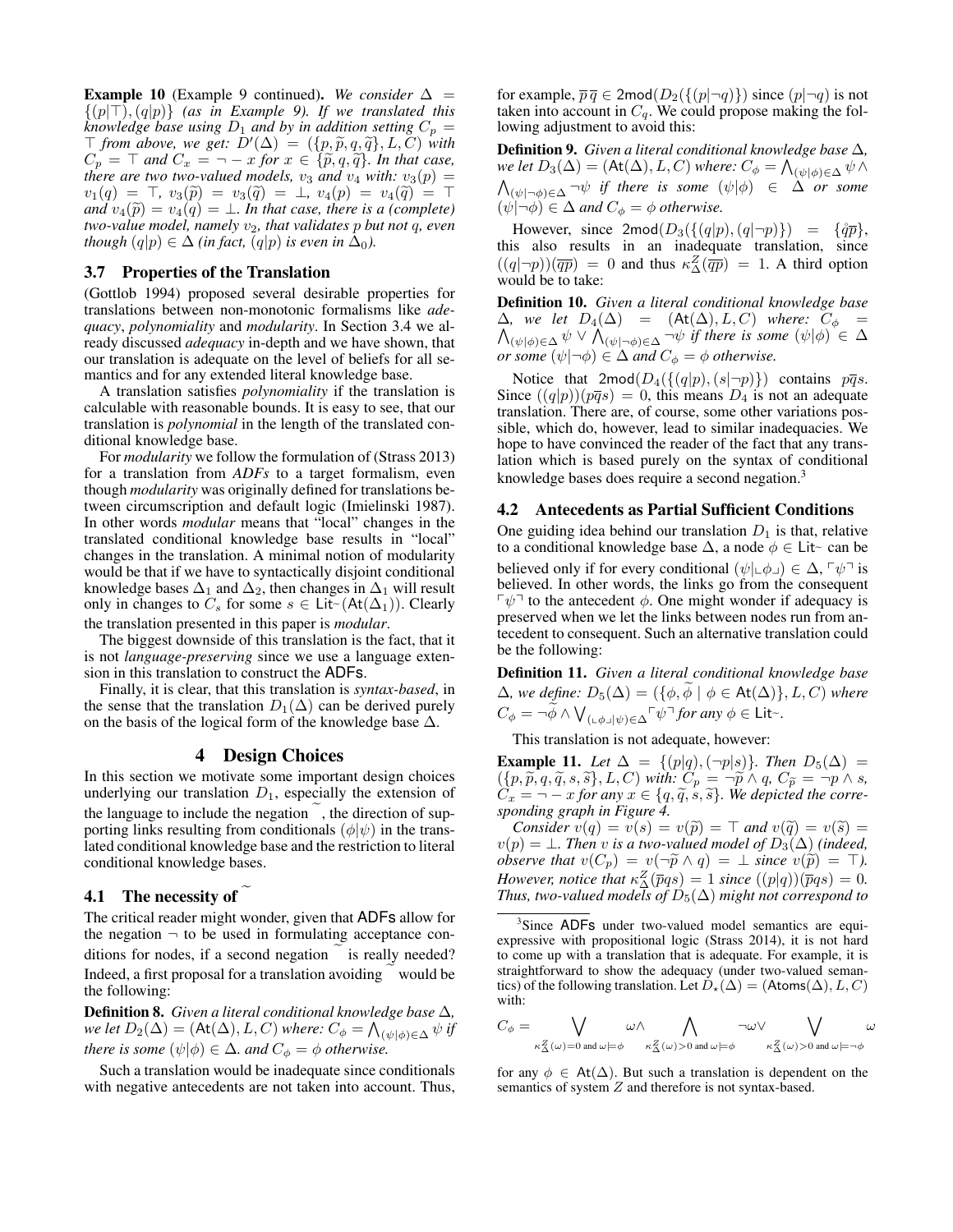

Figure 4: Graph representing the links between nodes of  $D_5(\Delta)$  in Example 11.

*maximally plausible worlds (even if the negation* is com*plete in such a model).*

### 4.3 Literal Conditionals

The final design choice made in this paper we motivate is the fact that we restricted attention to (possibly extended) literal conditional knowledge base as the object of translation. The reason is that we choose to represent conditionals  $(\phi|\psi)$  as links between nodes  $\phi$  and  $\psi$  (modulo transformation to the extend language). Moving to conditionals with arbitrary propositional formulas as antecedents and consequents would make it impossible to retain such a representation, since in abstract dialectical argumentation, nodes are essentially atomic.

#### 5 Related Work

Our aim in this paper is to lay foundations of integrative techniques for argumentative and conditional reasoning. There are previous works, which have similar aims or are otherwise related to this endeavour. We will discuss those in the following.

First, there is huge body of work on *structured argumentation* (see e. g. (Besnard et al. 2014)). In these approaches, arguments are constructed on the basis of a knowledge base possibly consisting of conditionals. An attack relation between these arguments is constructed based on some syntactic criteria. Acceptable arguments are then identified by applying argumentation semantics to the resulting argumentation frameworks. Even though these formalisms also allow for argumentation-based inferences from a set of conditionals, these approaches will often give rise to inferences rather different from conditional logics. For example, in  $ASPIC<sup>+</sup>$  (Modgil and Prakken 2018), the knowledge base consisting solely of the defeasible rule  $p \Rightarrow q$  will warrant no inference (in fact the set of arguments based on this knowledge base will be empty), whereas, for example,  $D_1(\{(q|p)\}) \sim \lim_{2 \text{mod}} \neg(p \land \neg q)$ . This difference is caused by the fact that in structured argumentation, arguments are typically constructed in a proof-like manner. This means that defeasible rules can only be applied when there is positive evidence for the antecedent. Conditional logics, and our translation by extension, on the other hand, generate models that do not falsify any plausible conditional.

There have been some attempts to bridge the gap between specific structured argumentation formalisms and conditional reasoning. For example, in (Kern-Isberner and Simari 2011) conditional reasoning based on System Z (Goldszmidt and Pearl 1996) and DeLP (García and Simari 2004) are combined in a novel way. Roughly, the paper provides a novel semantics for DeLP by borrowing concepts from System Z that allows using *plausibility* as a criterion for comparing the strength of arguments and counterarguments. Our approach differs both in goal (we investigate the correspondence between argumentation and conditional logics instead of integrating insights from the latter into the former) and generality (DeLP is a specific and arguably rather peculiar argumentation formalism whereas ADFs are some of the most general formalism around).

Several works investigate postulates for nonmonotonic reasoning known from conditional logics (Kraus, Lehmann, and Magidor 1990) for specific structured argumentation formalisms, such as assumption-based argumentation  $(Cyras$  and Toni 2015; Heyninck and Straßer 2018) and  $ASPIC<sup>+</sup>$  (Li, Oren, and Parsons 2017). These works revealed gaps between nonmonotonic reasoning and argumentation which we try to bridge in this paper.

Besnard et al. (Besnard, Grégoire, and Raddaoui 2013) develop a structured argumentation approach where general conditional logic is used as the base knowledge representation formalism. Their framework is constructed in a similar fashion as the deductive argumentation approach (Besnard and Hunter 2008) but they also provide with *conditional contrariety* a new conflict relation for arguments, based on conditional logical terms. Even though insights from conditional logics are used in that paper, this approach stays well within the paradigm of structured argumentation.

In (Strass 2015) Strass presents a translation from an AS-PIC-style defeasible logic theory to ADFs. While actually Strass embeds one argumentative formalism (the ASPICstyle theory) into another argumentative formalism (ADFs) and shows how the latter can simulate the former, the process of embedding is similar to our approach. However, inferentially the formalism of (Strass 2015) is more akin to  $ASPIC^+$ , in the sense that literals cannot be accepted unless there is some rule deriving them. Arguably, this formalism is more akin to  $D_5$  (see Definition 4.2), as in the ADFs generated by (Strass 2015), rules result in support of the consequents of rules.

### 6 Outlook and Conclusion

In this paper we have presented and investigated a translation from conditional knowledge bases into abstract dialectical argumentation based on the syntatic similarities between the two frameworks. We provide an interpretation of plausible conditionals in abstract dialectical argumentation. We have shown that this interpretation is adequate under all of the well-known semantics for ADFs and have shown that the translation is polynomial and modular. Interestingly, the translation requires an extension of the language, which we have argued in Section 4 cannot be avoided.

Another limitation of our interpretation is that adequacy is only shown with respect to the level of beliefs  $Bel(\kappa_{\Delta}^{Z})$ (or equivalently the level of the most plausible worlds  $(\kappa_{\Delta}^{Z})^{-1}(0)$ ). In future work, we plan to investigate methods to obtain conditional inferences from ADFs and compare them with system Z. One proposal to do this is founded upon the *Ramsey-test* (Ramsey 2007), which says that a conditional  $(\phi|\psi)$  is accepted if belief in  $\psi$  leads to belief in  $\phi$ . Several ways of modelling the hypothetical belief in  $\psi$  are to be considered, such as revision by  $\psi$  (using e. g. revision of ADFs as proposed by (Linsbichler and